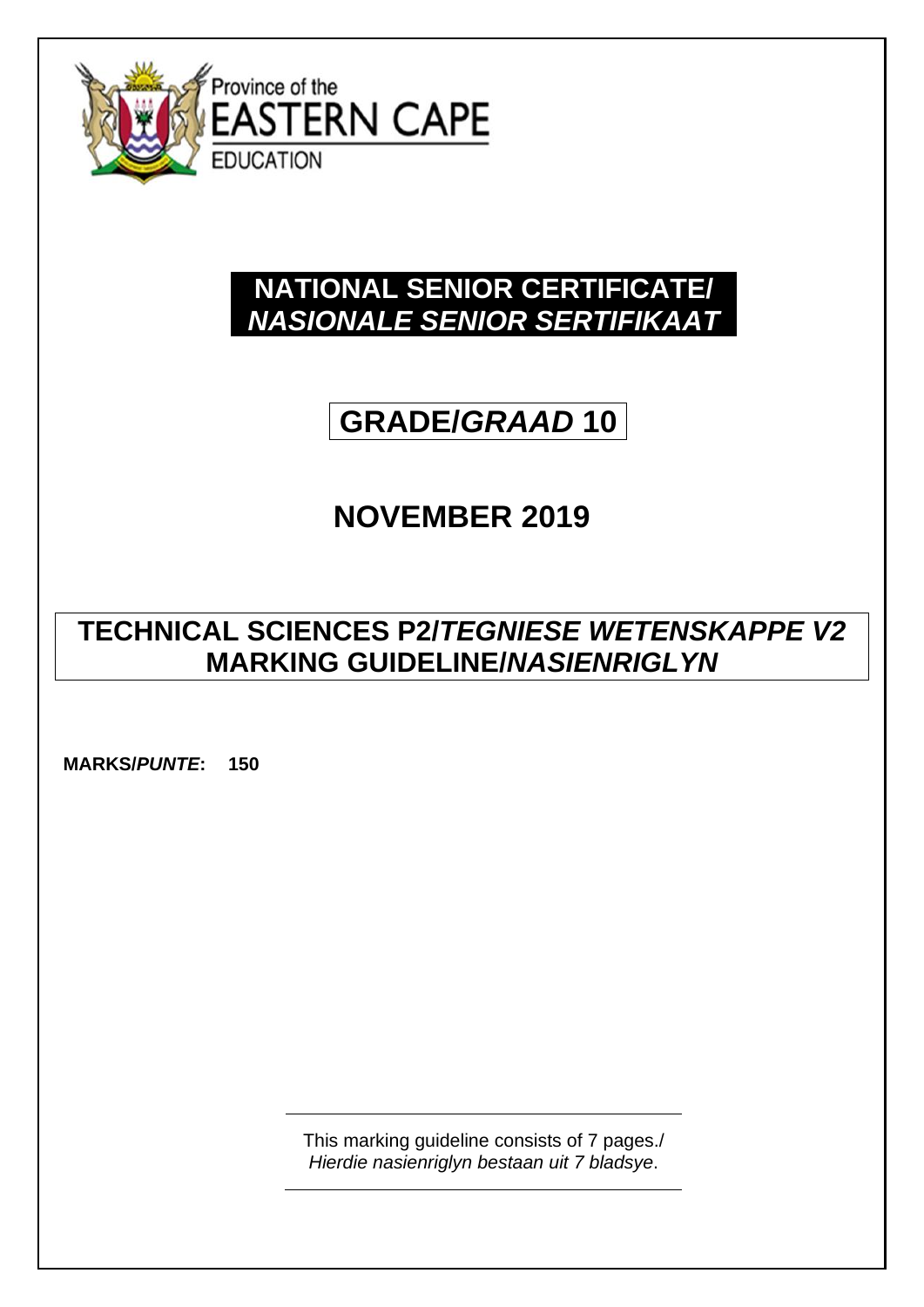|                | [20]                                                                                                      |
|----------------|-----------------------------------------------------------------------------------------------------------|
| $A \vee C$     | (2)                                                                                                       |
|                | (2)                                                                                                       |
|                | (2)                                                                                                       |
|                | (2)                                                                                                       |
|                | (2)                                                                                                       |
|                | (2)                                                                                                       |
|                | (2)                                                                                                       |
|                | (2)                                                                                                       |
| $D \checkmark$ | (2)                                                                                                       |
| $B \vee \vee$  | (2)                                                                                                       |
|                | $D \checkmark$<br>$B \vee \vee$<br>$A \vee C$<br>$C \vee C$<br>$C \vee C$<br>$C \vee C$<br>$B \checkmark$ |

# **QUESTION/***VRAAG* **2**

| 2.1 | 2.1.1                                                                                                                                                                                                                                                                                             | Copper and Nickel $\checkmark\checkmark$<br>Koper en Nikkel √√                                                                                                   | (2) |
|-----|---------------------------------------------------------------------------------------------------------------------------------------------------------------------------------------------------------------------------------------------------------------------------------------------------|------------------------------------------------------------------------------------------------------------------------------------------------------------------|-----|
|     |                                                                                                                                                                                                                                                                                                   | 2.1.2 Silicon and Boron $\checkmark$ $\checkmark$<br>Silikon en Boron √ √                                                                                        | (2) |
| 2.2 | $NO \checkmark$<br>NEE √                                                                                                                                                                                                                                                                          |                                                                                                                                                                  | (1) |
| 2.3 | Dull, does not shine<br>Most of them are gasses<br><b>Breaks easily</b><br>Mostly does not conduct electricity<br>(ANY TWO)<br>Dof, nie blink nie<br>Meeste van hulle is gasse<br>Hulle is bros, breek indien hulle gebuig word<br>Meestal van hulle gelei nie elektrisiteit nie.<br>(ENIGE TWEE) |                                                                                                                                                                  | (2) |
| 2.4 |                                                                                                                                                                                                                                                                                                   | 2 Cu $\checkmark$ + O <sub>2</sub> $\checkmark$ $\rightarrow$ 2 CuO $\checkmark$ Balanced $\checkmark$ / Gebalanseer $\checkmark$                                | (4) |
| 2.5 | 2.5.1                                                                                                                                                                                                                                                                                             | Material A $\checkmark$<br>Materiaal $A \checkmark$                                                                                                              | (1) |
|     | 2.5.2                                                                                                                                                                                                                                                                                             | They are insulators. They do not conduct electricity $\checkmark$<br>Hulle is insulators. Hulle gelei nie elektrisiteit nie. √√                                  | (2) |
|     |                                                                                                                                                                                                                                                                                                   | 2.5.3 Cells / Battery √/<br>Selle / Battery √                                                                                                                    | (1) |
|     | 2.5.4                                                                                                                                                                                                                                                                                             | To determine the electrical conductivity of various materials. $\sqrt{\sqrt{}}$<br>Om die elektriese geleidingsvermoë van verskillende materiale te<br>bepaal √√ | (2) |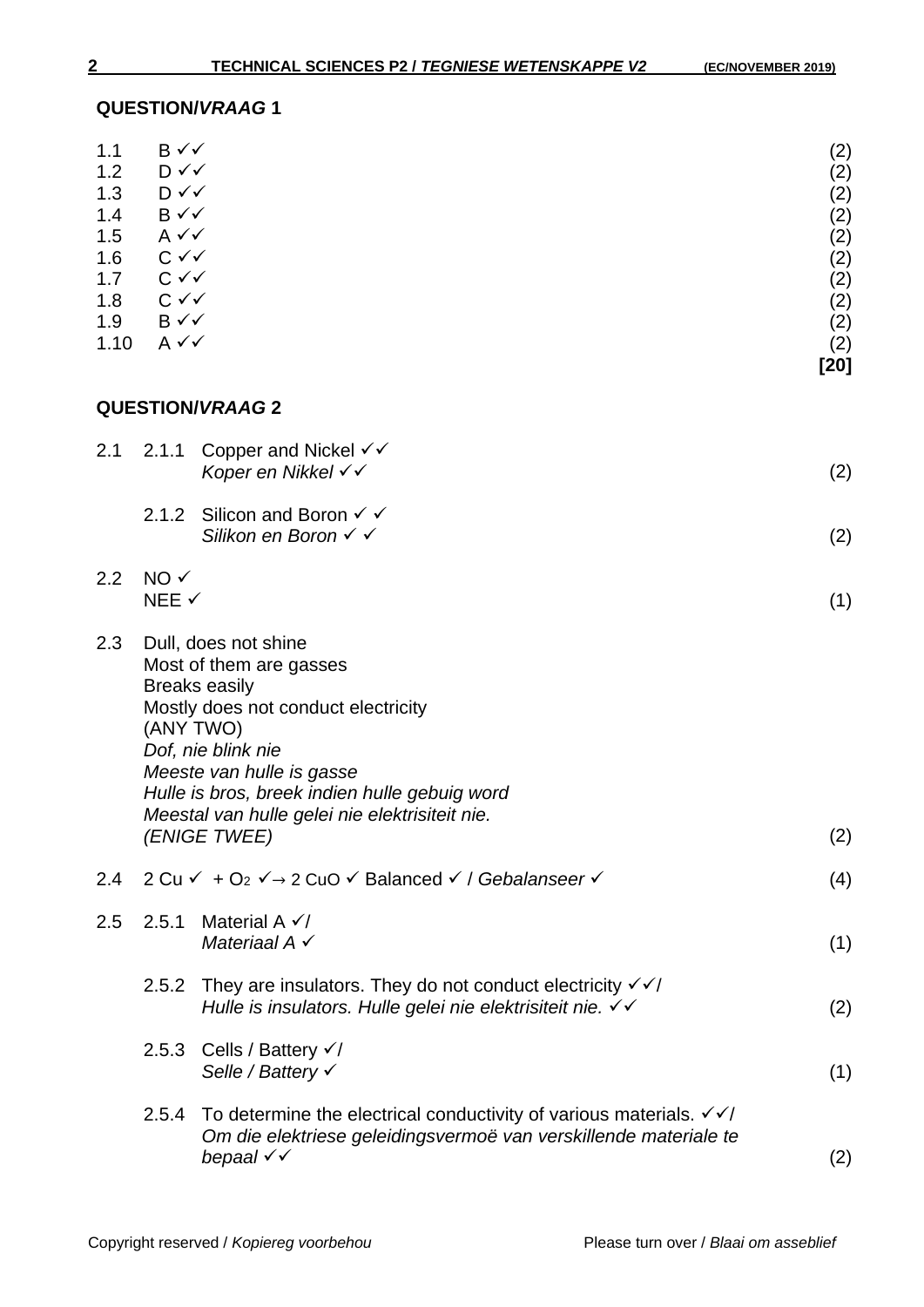2.6 2.6.1 **Materials**

| <b>Materials</b>   | <b>Attracted / Repelled</b>    |  |
|--------------------|--------------------------------|--|
| <b>Materiale</b>   | <b>Aantrekkend / Afstotend</b> |  |
| Copper             | Repelled √                     |  |
| Koper              | Afstotend √                    |  |
| Silicon            | Repelled $\checkmark$          |  |
| Silikon            | Afstotend √                    |  |
| Boron              | Repelled $\checkmark$          |  |
| Boron              | Afstotend √                    |  |
| <b>Nickel</b>      | Attracted $\checkmark$         |  |
| <b>Nikkel</b>      | Aantrekkend √                  |  |
| <b>Material A</b>  | Repelled √                     |  |
| Materiaal <b>A</b> | Afstotend $\checkmark$         |  |
| <b>Material B</b>  | Repelled $\checkmark$          |  |
| Materiaal <b>B</b> | Afstotend √                    |  |
| Iron               | Attracted $\checkmark$         |  |
| Yster              | Aantrekkend √                  |  |
| Second bar magnet  | Attracted $\checkmark$         |  |
| Tweedemagneet      | Aantrekkend √                  |  |

2.6.2 FALSE  $\checkmark$ <br>VALS  $\checkmark$  $VALS \checkmark$  (1)

### **QUESTION/***VRAAG* **3**

|  |  | 3.1 3.1.1 The simplest type of pure substance $\checkmark\checkmark$ |     |
|--|--|----------------------------------------------------------------------|-----|
|  |  | Die eenvoudigste tipe suiwer stof $\checkmark$                       | (2) |

- 3.1.2 **Valence electrons** are those occupying the outermost (highest energy) shell of an atom.  $\checkmark\checkmark$ *Valensie-elektrone is daardie elektrone wat die uiterste (hoogste energie) laag van 'n atoom beslaan.* (2)
- 3.2 Carbon dioxide *Koolstofdioksied* (2)



**[26]**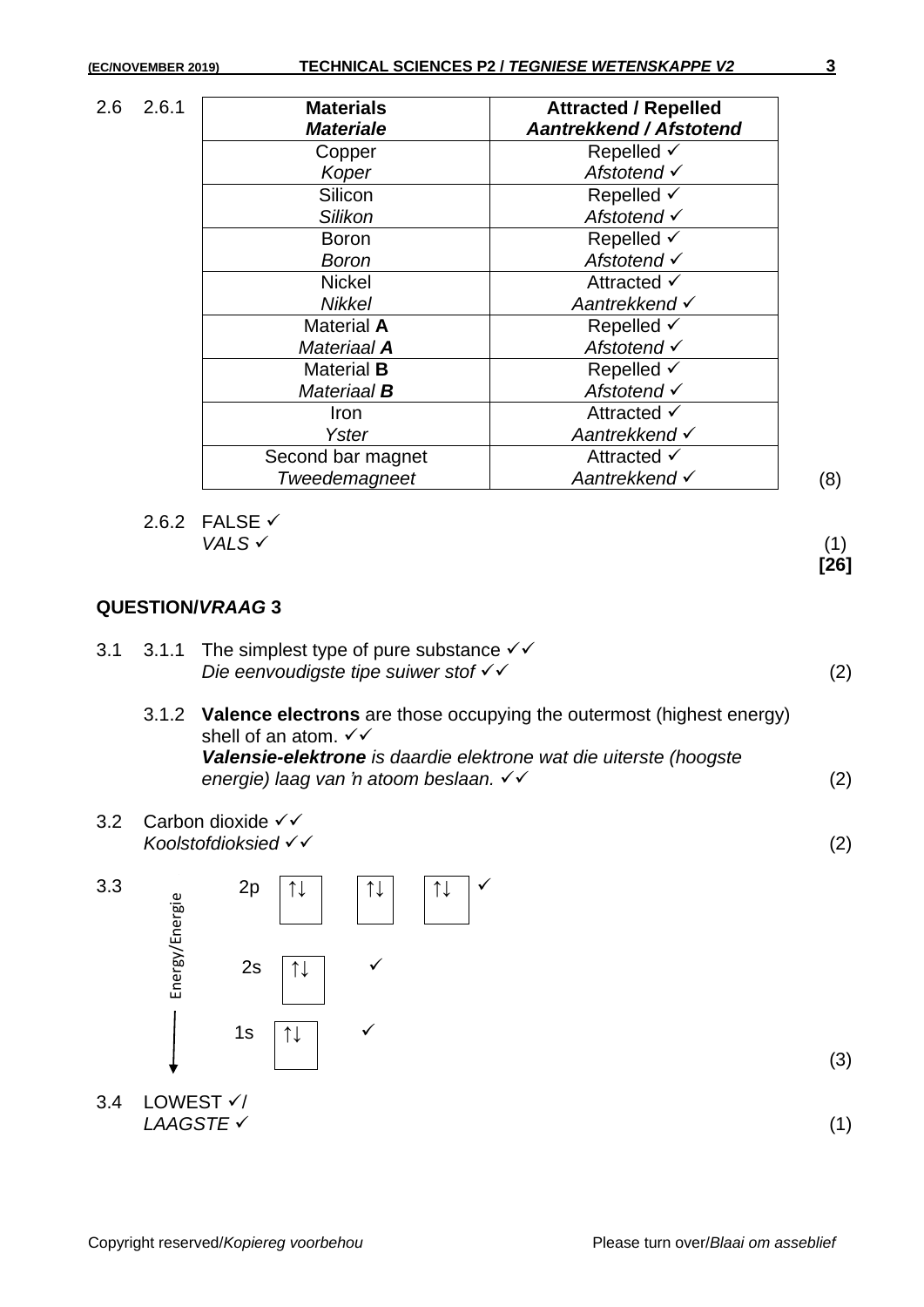| 4   |             | <b>TECHNICAL SCIENCES P2 / TEGNIESE WETENSKAPPE V2</b><br>(EC/NOVEMBER 2019)                                                                                        |      |
|-----|-------------|---------------------------------------------------------------------------------------------------------------------------------------------------------------------|------|
| 3.5 | $4\sqrt{ }$ |                                                                                                                                                                     | (1)  |
|     |             | 3.6 $1s^2 \checkmark 2s^2 \checkmark 2p^4 \checkmark$                                                                                                               | (3)  |
| 3.7 |             | 3.7.1 Atoms with the same atomic number $\checkmark$ but different mass numbers. $\checkmark$<br>Atome met dieselfde atoomgetal √ maar verskillende massagetalle. V | (2)  |
|     |             | 3.7.2 Negative [Accept negative sign $(-)$ ] $\checkmark$<br>Negatief [ Aanvaar die minusteken $(-)$ ] $\checkmark$                                                 | (1)  |
|     |             | 3.7.3 Protons $\checkmark$ ; neutrons $\checkmark$<br>Protone $\checkmark$ ; neutrone $\checkmark$                                                                  | (2)  |
|     | 3.7.4       | (a) 6 $\checkmark$<br>(b) $7 \checkmark$<br>(c) 8 $\checkmark$<br>(d) $6 \checkmark$<br>(e) 6 $\checkmark$<br>(f) 6 √                                               | (6)  |
|     |             |                                                                                                                                                                     | 「つに1 |

- 4.1 4.1.1 A substance made up of two or more elements in the exact ratio  $\sqrt{\sqrt{}}$ *'n* Stof wat uit twee of meer elemente bestaan in presiese verhouding.  $\checkmark$  (2)
	- 4.1.2 The atomic number of an element as the number of protons in the atom.  $\checkmark\checkmark$

*Die atomiese getal van 'n element as die aantal protone in die atoom.*  (2)



4.2.3 **WILL HUILD VV** 

- 4.3 4.3.1  $\mathbf{U} \mathbf{U}$  (2)
	- $4.3.2$  2 Balanced / *Gebalanseerd* (3)

**[25]**

(2)

(2)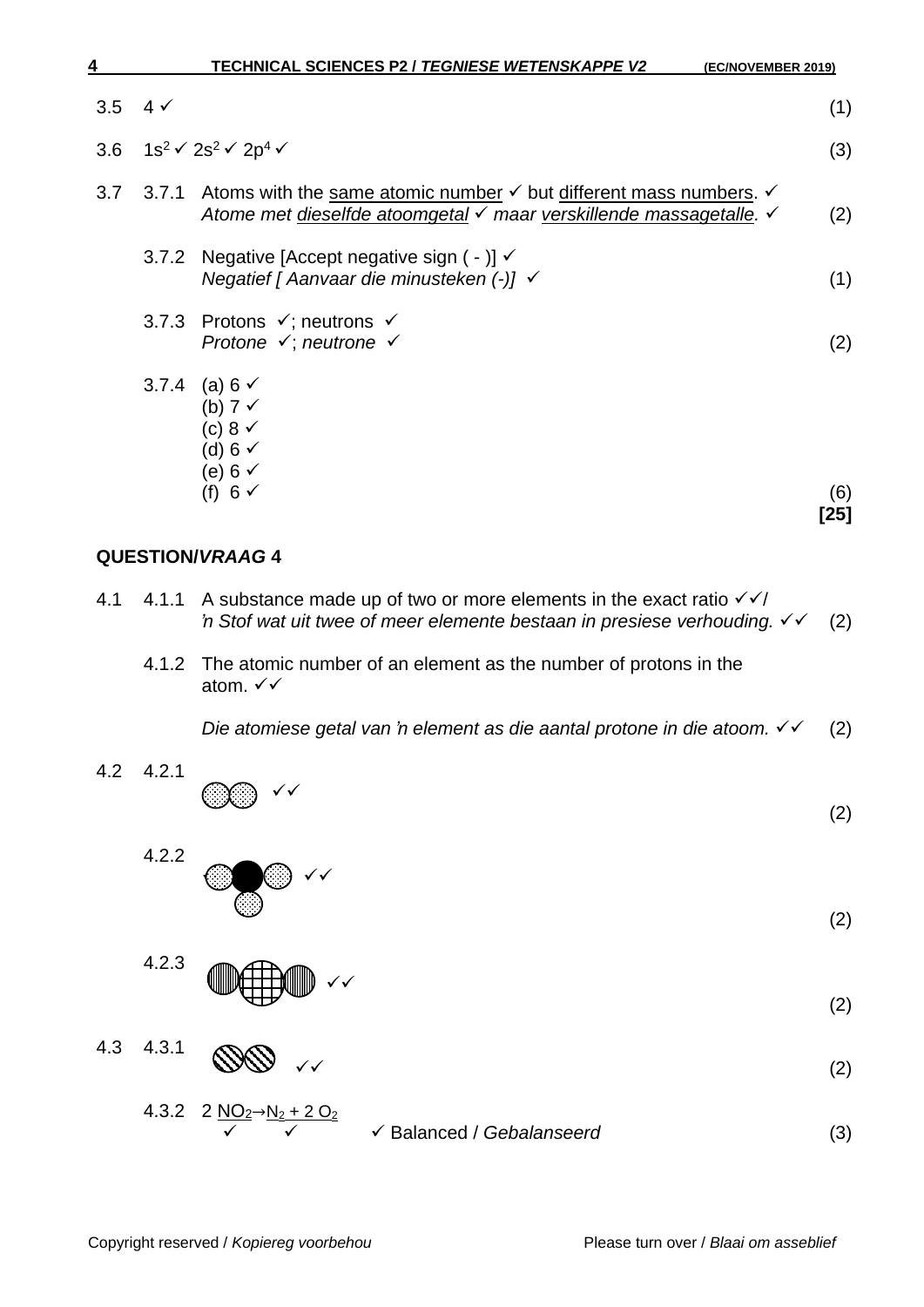| (EC/NOVEMBER 2019) | <b>TECHNICAL SCIENCES P2 / TEGNIESE WETENSKAPPE V2</b>                                                                           | 5   |
|--------------------|----------------------------------------------------------------------------------------------------------------------------------|-----|
| 4.3.3              | Exhaust pipes of vehicles $\checkmark\checkmark$<br>Uitlaatingspype van motors √√                                                | (2) |
|                    | 4.4 4.4.1 Calcium $\checkmark$ carbonate $\checkmark$<br>Kalsium $\checkmark$ karbonaat $\checkmark$                             | (2) |
|                    | 4.4.2 Iron II $\checkmark$ oxide $\checkmark$<br>Iron II √ oksied √                                                              | (2) |
|                    | 4.5 4.5.1 $Li_2SO_4$ $\checkmark$                                                                                                | (1) |
|                    | 4.5.2 $Al(OH)_{3}$ $\checkmark$                                                                                                  | (1) |
|                    | 4.6 4.6.1 MgO $\checkmark$                                                                                                       | (2) |
|                    | 4.6.2 CuCO <sub>3</sub> $\checkmark\checkmark$                                                                                   | (2) |
|                    | 4.7 2 NH <sub>4</sub> <sup>+</sup> + PO <sub>4</sub> <sup>3-</sup> $\rightarrow$ (NH <sub>4</sub> ) <sub>3</sub> PO <sub>4</sub> | (3) |

| 5.1 It is a single type of material (element or compound) $\checkmark$ |     |
|------------------------------------------------------------------------|-----|
| Dit is 'n enkele tipe materiaal (element of verbinding) $\checkmark$   | (2) |

- 5.2 1 Compound / *Verbinding*
	- 2 Element / *Element*
	- 3 Element / *Element*
	- 4 Compound / *Verbinding*
	- 5 Compound / *Verbinding* (5)
- 5.3  $Cu(NO)<sub>3</sub>→Cu<sup>2+</sup>+ NO<sub>3</sub>$  $\checkmark$   $\checkmark$  (3)

| 5.4 | Substances/ | Group number/ | Period number / | Group name /            |
|-----|-------------|---------------|-----------------|-------------------------|
|     | Stowwe      | Groep nommer  | Periode nommer  | Groep naam              |
|     |             | (a) 2         | (c) 2           | (e) Alkali-earth metals |
|     |             |               |                 | Alkali-aard metale      |
|     |             | (b) 17        | $(d)$ 3         | (f) Halogens /          |
|     |             |               |                 | Halogene                |

|  | 5.5 5.5.1 Glucose $\checkmark$ ; Sucrose $\checkmark$<br>Glukose √ ; Sukrose √          | (2)         |
|--|-----------------------------------------------------------------------------------------|-------------|
|  | 5.5.2 KCl $\checkmark$                                                                  | (2)         |
|  | 5.5.3 Cation / Katione: Na <sup>+</sup> $\checkmark$<br>Anion / Anione: $Cf \checkmark$ | (2)<br>[22] |

**[30]**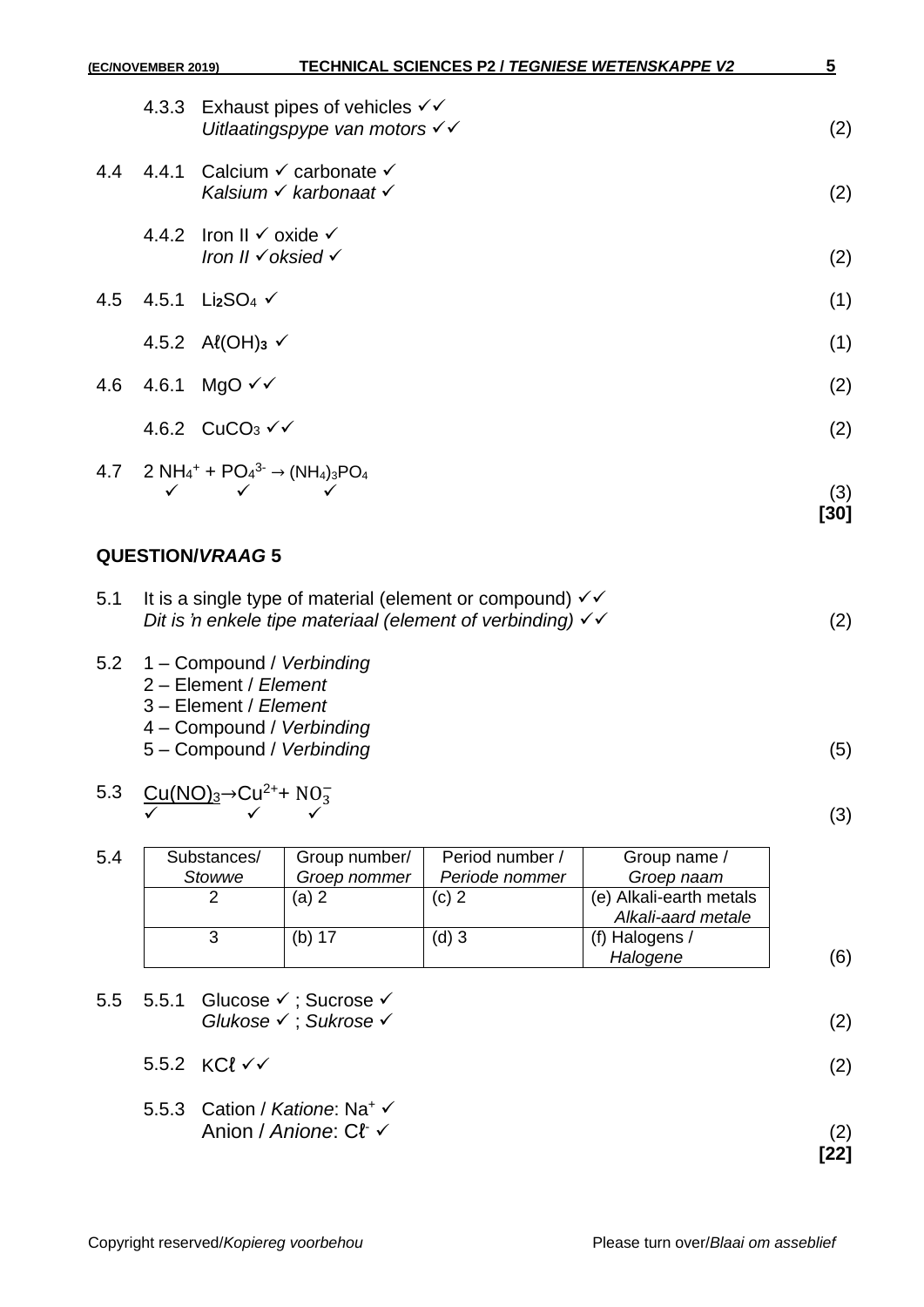| 6.1 | $Mg \checkmark$                                                                                                            | (1)          |
|-----|----------------------------------------------------------------------------------------------------------------------------|--------------|
| 6.2 | Neon √                                                                                                                     | (1)          |
| 6.3 | They are unreactive $\checkmark\checkmark$<br>Hulle is onreaktief √√                                                       | (2)          |
| 6.4 | Br / Bromine $\checkmark$<br>6.4.1<br>Br / Broom $\checkmark$                                                              | (1)          |
|     | He / Helium $\checkmark$<br>6.4.2<br>He / Helium $\checkmark$                                                              | (1)          |
| 6.5 | Noble gasses $\checkmark$<br>Edelgasse √                                                                                   | (1)<br>$[7]$ |
|     | <b>QUESTION/VRAAG 7</b>                                                                                                    |              |
| 7.1 | Stopwatch $\checkmark$ ; Thermometer $\checkmark$<br>Stop horlosie √ ; Termometer √                                        | (2)          |
| 7.2 | Cup A / Koppie A<br>$\Delta T = T_f - T_i$<br>$= 46 - 17$ $\checkmark$<br>$= 29 °C$ $\checkmark$                           |              |
|     | Cup B / Koppie B                                                                                                           |              |
|     | $\Delta T = T_f - T_i$<br>$= 86 - 20 \checkmark$<br>$= 66^{\circ}$ C $\checkmark$                                          | (4)          |
| 7.3 | 7.3.1 40 °C $\checkmark$                                                                                                   | (1)          |
|     | 7.3.2 90 °C √                                                                                                              | (1)          |
| 7.4 | $T_k = 40 + 273 \checkmark = 313 \checkmark \checkmark$<br>$T_k = 90 + 273 \checkmark = 363 \checkmark \checkmark$         | (4)          |
| 7.5 | <b>Bulb thermometer</b><br>Mercury thermometer<br><b>Bimetallic thermometer</b><br>Thermoelectric thermometer<br>(ANY TWO) |              |
|     | <b>Boltermometers</b><br><b>Kwik termometer</b><br><b>Termoëlektriesetermometers</b><br><b>Bimetaaltermometers</b>         |              |

*(ENIGE TWEE)* (2)